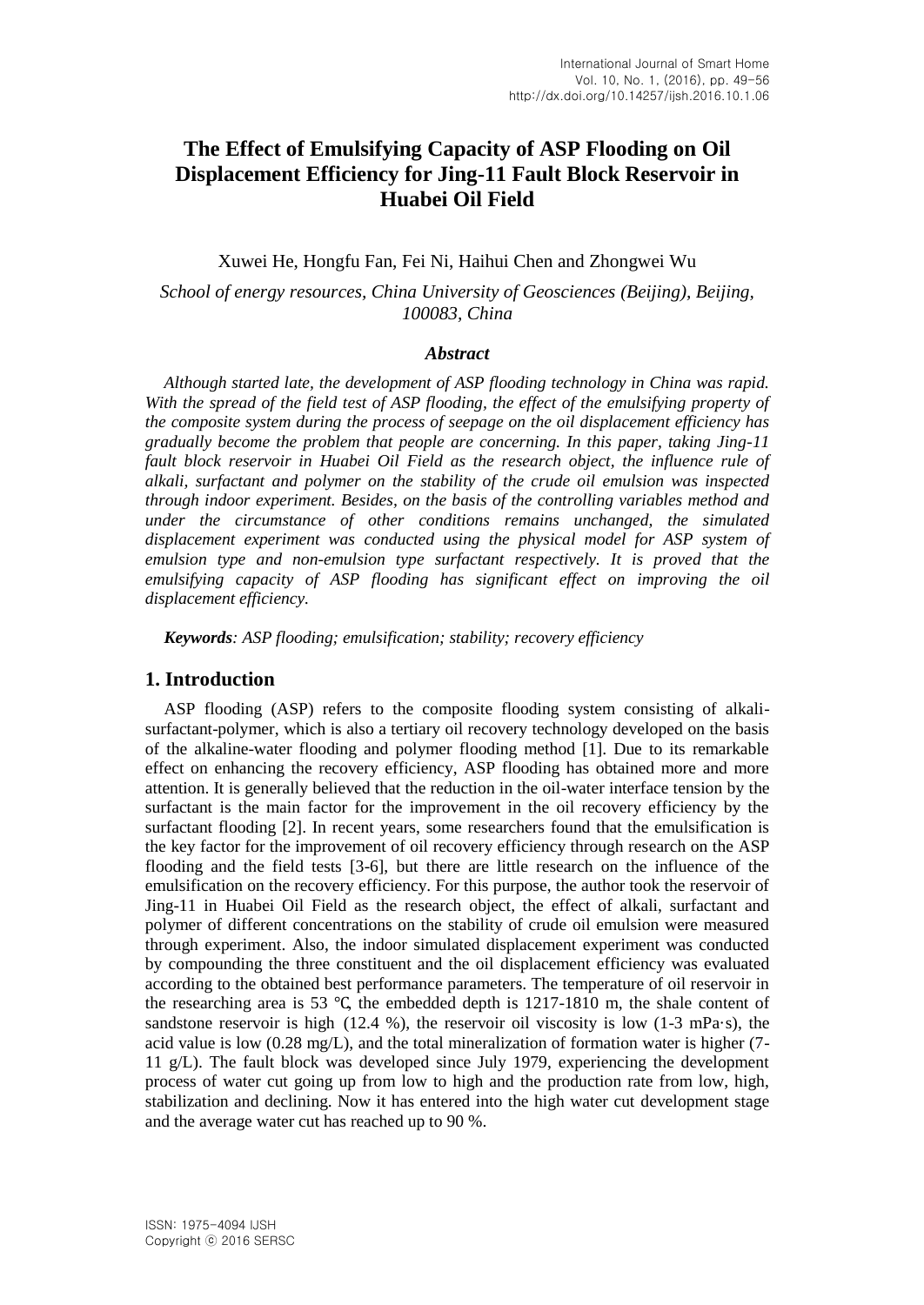## **2. The Effect of the Concentration of ASP System on the Stability of Emulsion**

The stability of the emulsion is a relative concept in theory. If the performance of the emulsion doesn't change with time basically, the emulsion can be thought to be stable based on the needs of the actual situation. There are many factors affecting the stability of the emulsion and the mechanism is also very complicated. Here we mainly consider the effect of the concentration of added chemical reagents in the ASP flooding on the stability of the emulsion.

## **2.1. Experimental Reagent and Instrument**

**2.1.1. Experimental Reagent**: Crude oil of the Jing-11 reservoir in Huabei Oil Field; simulated water of the Jing-11 reservoir in Huabei Oil Field (Table 1); weak base NaAc; emulsion-type surfactant A (sulphobetaine); surfactant B reducing the interfacial tension (SHY-1); polyacrylamide; NaCl、KCl、CaCl<sub>2</sub>、MgCl<sub>2</sub>、Na<sub>2</sub>CO<sub>3</sub>、Na<sub>2</sub>SO<sub>4</sub>、NaHCO<sub>3</sub>.

|  |  |  | Table 1. The Indicators of the Formation Water Quality in North J11 |  |  |
|--|--|--|---------------------------------------------------------------------|--|--|
|--|--|--|---------------------------------------------------------------------|--|--|

| Project        | $Na^+ + K^+$                               | $Mg^{2+}$ |  | $SO_4^2$ | HCO <sub>3</sub> | Total salinity |
|----------------|--------------------------------------------|-----------|--|----------|------------------|----------------|
| Content $mg/L$ | 3609.14 59.17 52.62 3914.12 117.65 1997.72 |           |  |          |                  | 9750.44        |

**2.1.2. Experimental Instrument:** Constant temperature oven, type UFE500; high-speed emulsifying dispersion instrument, type UITRA-TURRA; mixer, type DW-3, Henan; emulsification machine, type RHY-3; Magnetic heating stirrer, type F15-6A; electronic balance, type MGL6HT; particle-size analyzer; Zetasizer nano potentiostat *etc*.

## **2.2. The Effect of the Concentration of Surfactant on the Stability of the Emulsion**

**2.2.1. Experimental Method**: Heat the crude oil to the flow state using the constant temperature oven, prepare the solution by mixing different mass percent of surfactant A with formation water of the Jing-11 reservoir in Huabei Oil Field, then emulsify with crude oil of the Jing-11 reservoir in Huabei Oil Field according to the oil-water ratio of 1:1, conduct the measurement of the molecular particle size of the emulsion for prepared emulsion with Zetasizer nano potentiostat.

## **Table 2. The Experimental Design Table for the Effect of Surfactant Concentration on the Emulsion Stability**

| The concentration of surfactant wt/% | 0.05 |  |        |  |  |
|--------------------------------------|------|--|--------|--|--|
| The concentration of alkali wt/%     |      |  |        |  |  |
| The concentration of polymer/ppm     |      |  | $\sim$ |  |  |

## **2.2.2. Analysis of the Results:**

## **Table 3. Particle Size of the Emulsion Molecular at Different Surfactant Concentration**

| Surfactant concentration $wt\%$ 0.05 0.1 |                               | $0.2$ $0.3$ $0.4$ $0.5$ |  | - 0.6 | -0.05 |
|------------------------------------------|-------------------------------|-------------------------|--|-------|-------|
| Molecular particle size/nm               | 1168 1030 955 940 931 925 921 |                         |  |       | -1168 |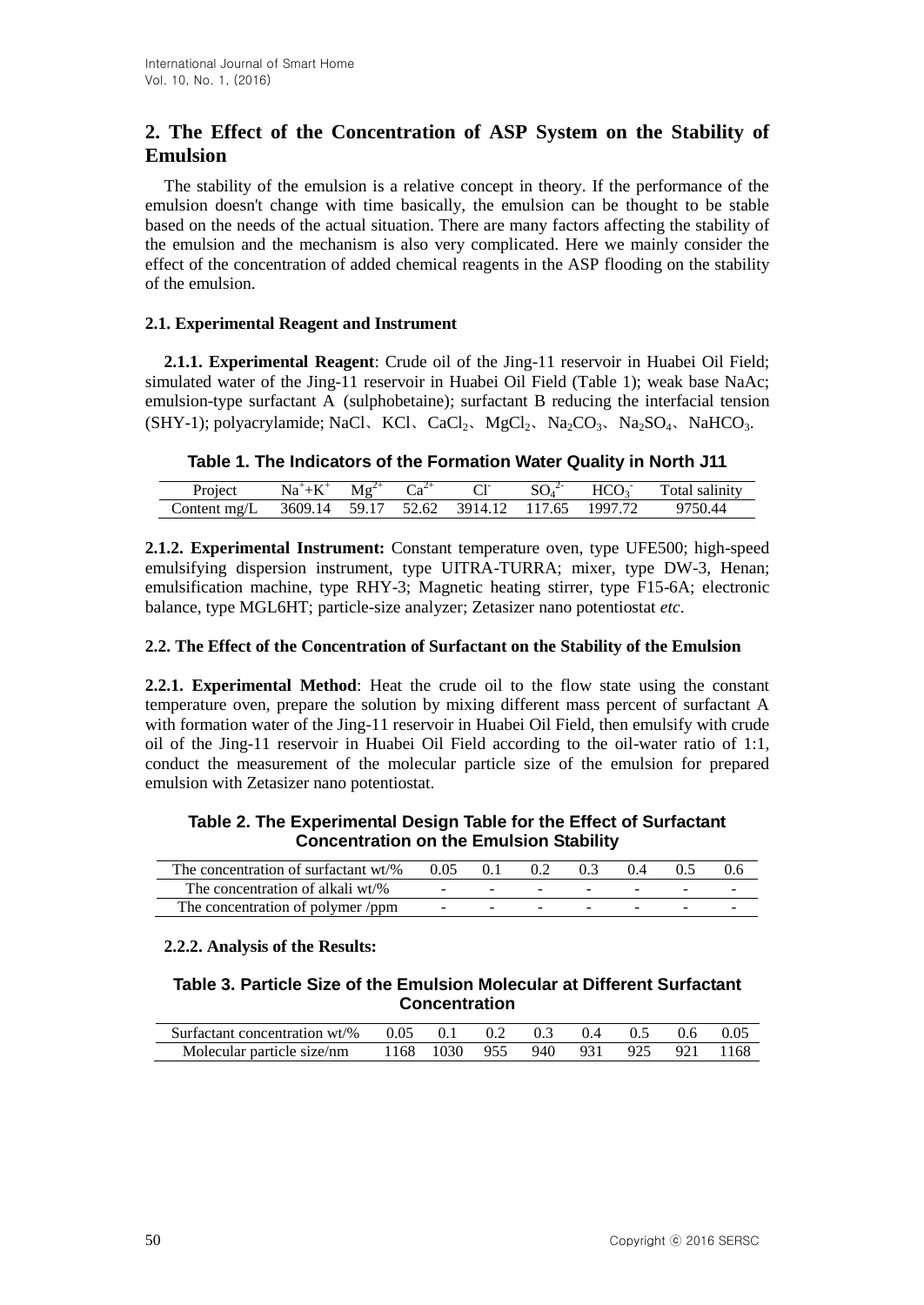

**Figure 1. The Diagram of the Surfactant Concentration and Particle Size of the Emulsion Molecular**

With the increase in the concentration of surfactant, the particle size of the formed emulsion gradually decreased and the stability of the emulsion was enhanced. Thus the emulsion could be stabilized with the increasing surfactant concentration. As can be seen from Figure 1, when the concentration of surfactant was greater than 0.3 wt%, the change in the molecular particle size of the emulsion tended to be stable, then the concentration of surfactant will no longer be the main factor influencing the stability of the emulsion.

## **2.3. The Effect of the Concentration of Alkali on the Stability of the Emulsion**

**2.3.1. Experimental Method**: Heat the crude oil to the flow state using the constant temperature oven, prepare the solution by mixing the weak base NaAc at different mass percent with 0.3 wt% surfactant A, formation water of the Jing-11 reservoir in Huabei Oil Field, then emulsify with crude oil of the Jing-11 reservoir in Huabei Oil Field according to the oil-water ratio of 1:1, emulsify the prepared emulsion with high-speed emulsifying dispersion instrument for 1 min. After completing the emulsion, place it in the oven at 50 ℃(constant temperature) for 5 h, and then observe the water distribution efficiency.

## **Table 4. The Experimental Design Table for the Effect of Alkali Concentration on the Emulsion Stability**

| The concentration of surfactant wt/% | 0.3    | 0.3    | 0.3    | 0.3    | 0.3 | 0.3 | 0.3 |
|--------------------------------------|--------|--------|--------|--------|-----|-----|-----|
| The concentration of alkali wt/%     | 0.1    | 0.2    | 0.4    | 0.6    | 0.8 |     |     |
| The concentration of polymer/ppm     | $\sim$ | $\sim$ | $\sim$ | $\sim$ |     |     |     |

**2.3.2. Analysis of the Results**:

## **Table 5. Emulsion Stability at Different Alkali Concentrations**

| Time |       |                           |       | Emulsion stability rate % |       |       |       |  |  |  |
|------|-------|---------------------------|-------|---------------------------|-------|-------|-------|--|--|--|
| /min |       | Alkali concentration wt/% |       |                           |       |       |       |  |  |  |
|      | 0.1   | 0.2                       | 0.4   | 0.6                       | 0.8   | 1.0   | 1.2   |  |  |  |
| 15   | 98.25 | 99.04                     | 99.88 | 99.90                     | 99.96 | 98.31 | 96.82 |  |  |  |
| 30   | 97.86 | 98.13                     | 98.52 | 98.85                     | 99.28 | 97.79 | 95.01 |  |  |  |
| 60   | 96.59 | 96.95                     | 97.28 | 97.78                     | 98.42 | 96.69 | 94.22 |  |  |  |
| 120  | 96.32 | 96.44                     | 96.58 | 97.21                     | 97.79 | 96.48 | 93.05 |  |  |  |
| 180  | 96.10 | 96.22                     | 96.35 | 96.83                     | 97.52 | 95.45 | 92.12 |  |  |  |
| 300  | 95.48 | 95.88                     | 96.02 | 96.23                     | 96.48 | 93.78 | 90.85 |  |  |  |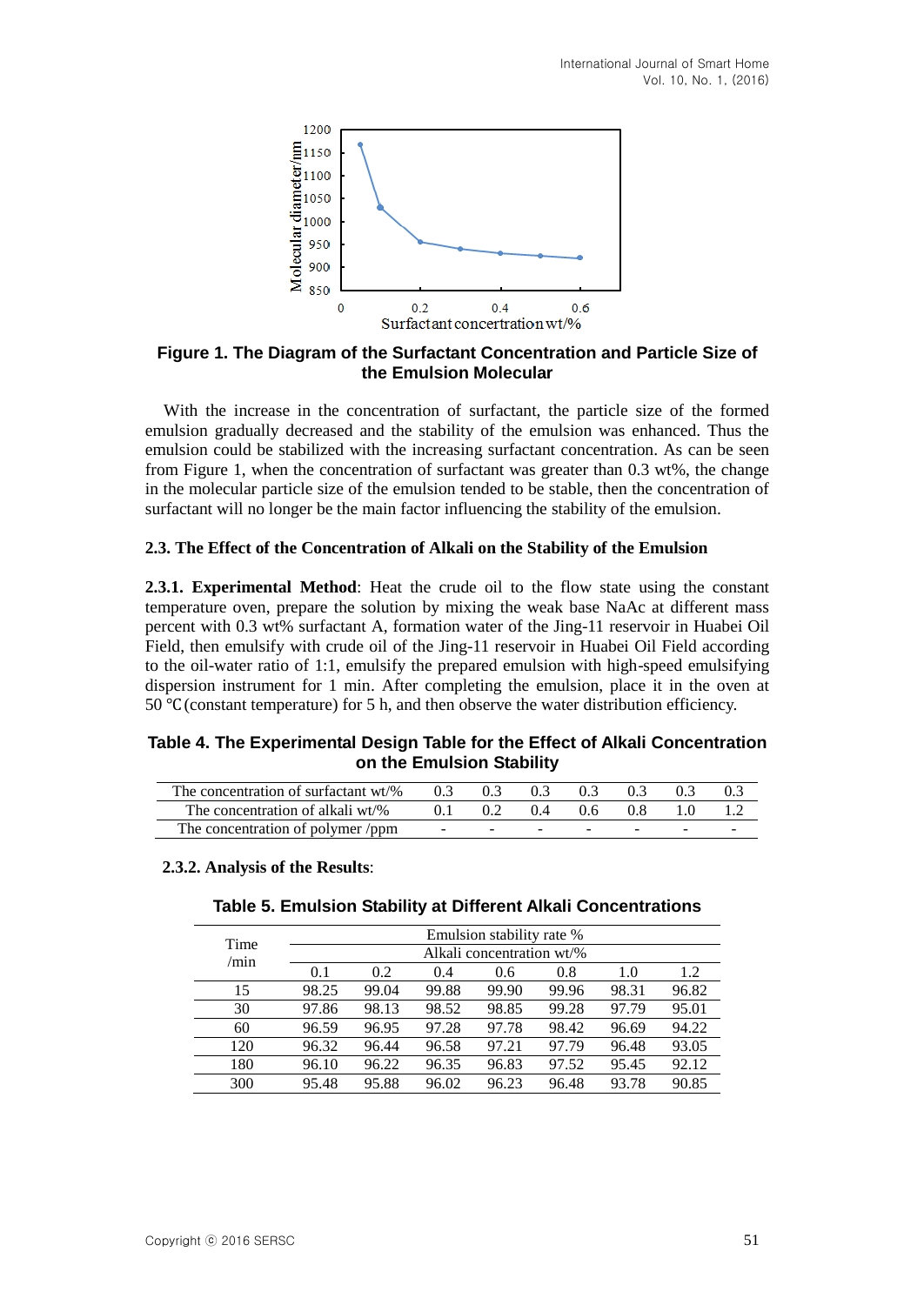

**Figure 2. The Diagram of the Alkali Concentration and Emulsion Stability Rate**

With the increase in the content of NaAc in the emulgator, NaAc reacted with the active ingredients in the crude oil and generated the surfactant-type emulsified crude oil, making the crude oil's emulsification time shorten and enhancing the emulsion's stability. However, with further increase in the content of NaAc, the generated surfactant from reaction preformed a competitive adsorption with surfactant A on the oil-water interface, making the emulsion's stability become poorer, which is basically consistent with the conclusion drawn from experiments in Daqing oil field in 2010 by Fenglan Zhao [7]. Therefore, when the concentration of NaAc is 0.8 %, the formed emulsion is the most stable.

#### **2.4. The Effect of the Concentration of Polymer on the Stability of the Emulsion**

**2.4.1. Experimental Method**: Heat the crude oil to the flow state using the constant temperature oven, prepare the solution by mixing the polyacrylamide at different mass percent with 0.3 wt% surfactant A, formation water of the Jing-11 reservoir in Huabei Oil Field, then emulsify with crude oil of the Jing-11 reservoir in Huabei Oil Field according to the oil-water ratio of 1:1, emulsify the prepared emulsion with high-speed emulsifying dispersion instrument for 1 min. After completing the emulsion, place it in the oven at 50 ℃(constant temperature) for 5 h, and then observe the water distribution efficiency.

| The concentration of surfactant wt/% | $0.3 -$ | 0.3 <sup>2</sup> | 0.3 | 0.3 <sup>2</sup> | 0.3 <sup>2</sup> | 0.3  | 0.3  |
|--------------------------------------|---------|------------------|-----|------------------|------------------|------|------|
| The concentration of alkali wt/%     |         |                  |     |                  |                  |      |      |
| The concentration of polymer /ppm    | 100     | <b>200</b>       | 400 | 600              | 800              | 1000 | 1200 |

## **Table 6. The Experimental Design Table for the Effect of Polymer Concentration on Emulsion Stability**

#### **2.4.2. Analysis of the Results:**

| Time |       |                            |       | Emulsion stability rate % |       |       |       |  |  |  |  |
|------|-------|----------------------------|-------|---------------------------|-------|-------|-------|--|--|--|--|
| /min |       | Polymer concentration /ppm |       |                           |       |       |       |  |  |  |  |
|      | 100   | <b>200</b>                 | 400   | 600                       | 800   | 1000  | 1200  |  |  |  |  |
| 15   | 98.25 | 99.52                      | 100   | 100                       | 100   | 100   | 100   |  |  |  |  |
| 30   | 97.86 | 98.84                      | 99.86 | 100                       | 100   | 100   | 100   |  |  |  |  |
| 60   | 96.59 | 97.60                      | 99.21 | 99.65                     | 100   | 100   | 100   |  |  |  |  |
| 120  | 96.31 | 97.19                      | 98.38 | 98.82                     | 100   | 100   | 100   |  |  |  |  |
| 180  | 96.12 | 96.78                      | 97.51 | 98.23                     | 98.62 | 99.58 | 100   |  |  |  |  |
| 300  | 95.86 | 96.05                      | 96.48 | 97.13                     | 97.82 | 98.18 | 98.61 |  |  |  |  |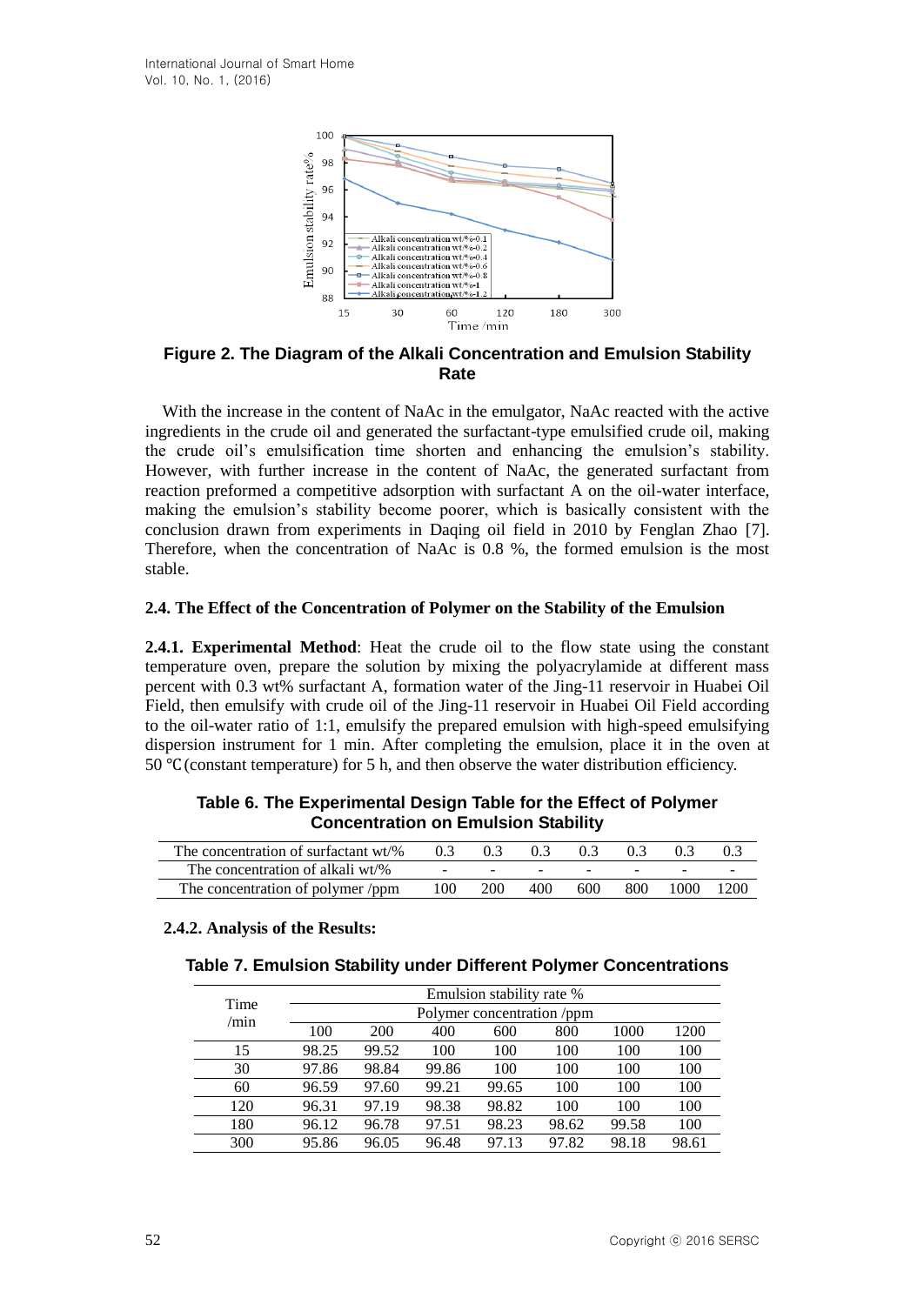

## **Figure 3. The diagram of Polymer Concentration and Emulsion Stability Rate**

With the increase in the concentration of polymer, the water-soluble polymer chain segment fully extended in the continuous phase (water), formed a thick adsorption layer on the surface of the oil droplet, and prevented oil droplets from coalescing, thus slowing the bleeding speed of the emulsion and enhancing the stability. When the mass percentage content of the polymer was greater than 800 ppm, the desorpted water was not seen in the first two hours and the performance of the emulsion was stable, meeting the requirements of the experiment.

## **3. The Assessment of the Oil Displacement Efficiency of Physical Simulation**

In order to compare the effect of the emulsification capacity of the ASP flooding on the oil displacement efficiency, we specially selected a type of surfactant B which can reduce the oil-water interfacial tension (which does not occur emulsion after contacting with the crude oil), conducted the combination of chemical agents in the case that other conditions were the same and performed the displacement experiment using the simulated core.

## **3.1. Experimental Reagent and Instrument**

**3.1.1. Experimental Reagent:** Crude oil of the Jing-11 reservoir in Huabei Oil Field; simulated water of the Jing-11 reservoir in Huabei Oil Field; weak base NaAc; emulsiontype surfactant A (sulphobetaine); surfactant B reducing the interfacial tension (SHY-1); polyacrylamide.

**3.1.2. Experimental Instrument:** Domestic Berea core; constant temperature oven; core holding unit; constant speed and constant pressure pump; precise pressure sensor; electronic balance; vernier caliper; measuring cylinder; interface tensiometry, type TX-500C.

#### **3.2. Experiment Method**

Conduct the combination of chemical agents of ASP system using surfactant A and surfactant B respectively and measure the stability of the emulsion (at 1 h) and the interfacial tension. The specific parameters are as follows: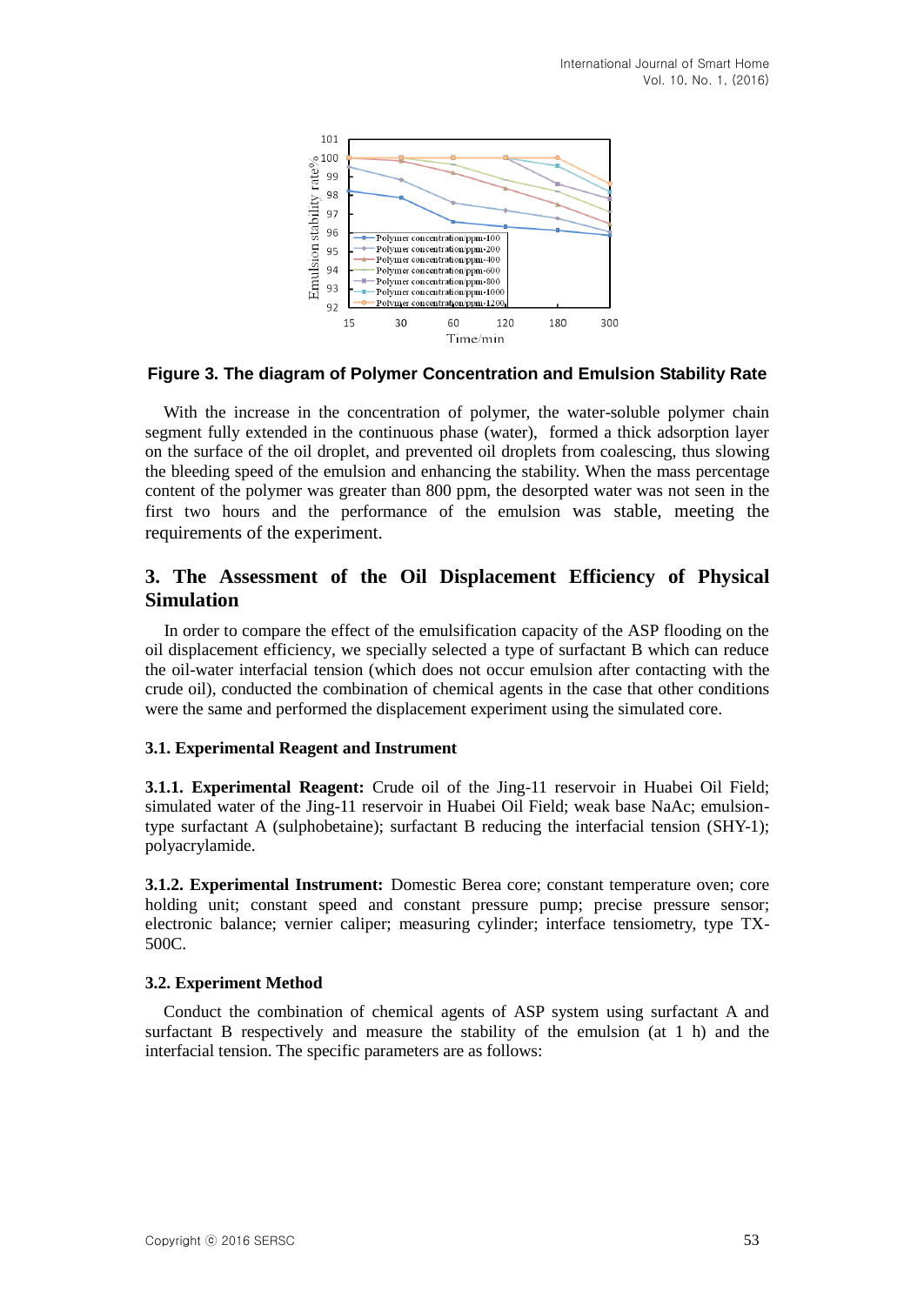| Chemical composition                           |       | $S_{\text{te}}/96$ $\sigma/mN \cdot m^{-1}$ |
|------------------------------------------------|-------|---------------------------------------------|
| Type A-0.3%, Polyacrylamide -800ppm, NaAc-0.8% | 96.28 | 5.072                                       |
| Type B-0.3%, Polyacrylamide -800ppm, NaAc-0.8% | 21.32 | $1.96\times10^{-3}$                         |

|  |  |  | Table 8. The Basic Parameters of ASP Flooding |  |  |  |  |
|--|--|--|-----------------------------------------------|--|--|--|--|
|--|--|--|-----------------------------------------------|--|--|--|--|

Choose two domestic Berea cores with the same model and conduct the displacement experiment respectively after making a series of conventional preparation including drying, saturating oil, aging etc. The experimental procedures are as follows:



## **3.3. Analysis of the Results**



**Figure 4. Flooding Effect of Ultralow Interfacial Tension System**

After driving the water cut to more than 98 % by water and shifting to the chemical flooding, the pressure of the injection side increased obviously, the oil on the outlet end had obvious emulsion phenomenon (the oil droplets was brown), the water cut of extracted oil decreased, which was because that after the injection of the chemical agent, the residual oil was emulsified into emulsion and coalesced into "oil wall", leading to an increase in the pressure of the injection side, meanwhile, the emulsion blocked the high permeability zone, thus improving the sweep efficiency of the crude oil.



**Figure 5. Flooding Effect of Emulsifying System**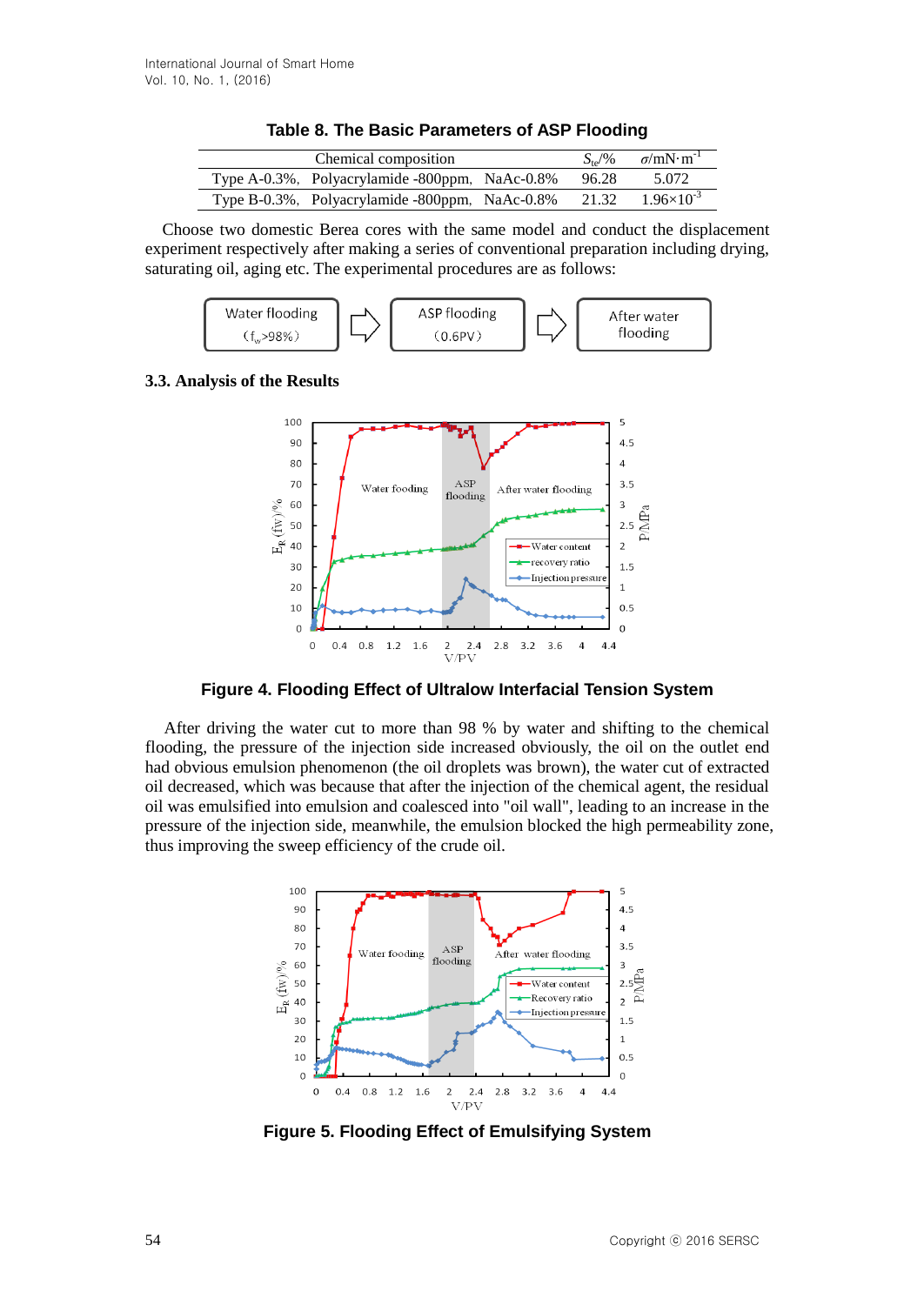After driving the water cut to more than 98 % by water and shifting to the chemical flooding, the water cut of the crude oil decreased significantly, and the recovery efficiency increased, which was because that the injection of the chemical agent reduced the oil-water interfacial tension, increased the number of capillary, meanwhile, reduced the work of adhesion and made the water easy to wash the crude oil down from the rock, thus enhancing the oil recovery.

|                                                      | Recovery ratio $E_R/\%$ |                 |                            |                  |  |  |  |
|------------------------------------------------------|-------------------------|-----------------|----------------------------|------------------|--|--|--|
| Flooding system                                      | Water<br>flooding       | ASP<br>flooding | After<br>water<br>flooding | Increase<br>rate |  |  |  |
| Emulsifying surfactant system-type A                 | 36.68                   | 46.29           | 58.45                      | 21.77            |  |  |  |
| Low interfacial tension surfactant system-<br>type B | 39.02                   | 48.02           | 58.03                      | 19.01            |  |  |  |

**Table 9. Comparison of the Displacement Results for the Two Systems**

On the premise that the basic parameters of the core, the basic parameters of the displacement and the water flooding's recovery efficiency, the injecting PV value of the chemical flooding are basically consistent, we can see from the table that both displacement solutions can improve the recovery efficiency by about 20 %, and the improvement in the oil recovery efficiency by the chemical flooding system with emulsifying ability is 2 % higher than that of the chemical flooding system with ultralow interfacial tension.

## **4. Conclusion**

For the reservoir of Jing-11 in Huabei Oil Field, the concentration of surfactant, alkali, polymer in the ASP flooding had an important influence on the stability of the formed crude oil emulsion. And it is found that the higher concentration doesn't mean more stable crude oil emulsion. While the concentration of surfactant is 3 wt%, the concentration of alkali is 0.8 wt% and the concentration of polymer is 800 ppm, the stability of the emulsion is quite strong.

The results of indoor core displacement experiment showed that the ASP flooding system with the emulsifying performance and the ASP flooding system with ultralow interfacial tension could make great contribution to improve the recovery efficiency, among which the ASP flooding system with emulsifying ability had a better oil displacement efficiency. It is thus suggested that the emulsification capacity of the ASP flooding of the Jing-11 reservoir in Huabei Oil Field has significant effect on the oil displacement efficiency and has a good development prospect.

## **References**

- [1] P. J. Schuler and R. M. Lerner, "Improving Chemical Flood Efficiency with Micelle/Alkaline/Polymer Process", The Fifth Symposium on Enhanced Oil Recovery of the Society of Petroleum Engineers and the Department of Energy, **(1986)**; Tulsa, America.
- [2] J. Milter and T. Austad, "Chemical Flooding of Oil Reservoirs 6. Evaluation of the Mechamism for Oil Expulsion by Spontaneous Imbibitions of Brine With and Without Surfactant in Water-wet, Lowpermeable, Chalk Matetial", Colloid Surface A: Physicochem Eng Aspects, vol. 3, no. 113, **(1996)**.
- [3] S. Li, Z. Yang and K. Song, "Effect of Crude Oil Emulsion on Enhanced Oil Recovery in Alkaline Surfactant Polymer Flooding", Acta Petrolei Sinica, vol. 24, no. 5, **(1996)**, pp. 71-73.
- [4] Y. Liu, Z. Zhang and Z. Liao, "The Effect of Oil Emulsion on Oil Recovery in Alkaline Surfactant Polymer Flooding, Detergent & Cosmetics", vol. 23, no. 1, **(2000)**, pp. 124-127.
- [5] Z. Lei, S. Yuan and J. Song, "Effect of Alkali-Surfactant-Polymer Emulsion on Oil Recovery", Journal of Liaoning Technical University(Natural Science), vol. 28, no. 1, **(2009)**, pp. 77-78.